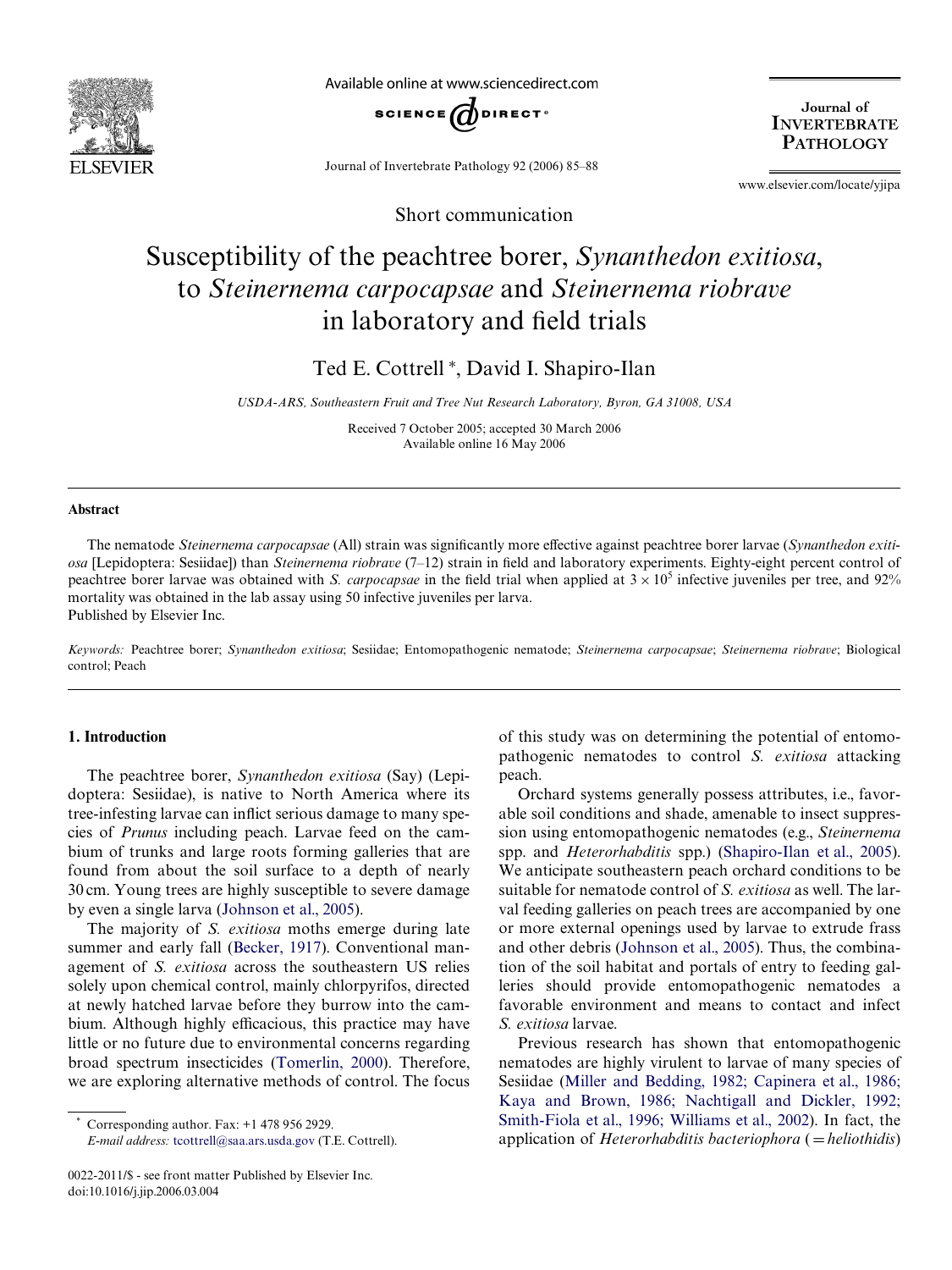Poinar to peach trunks, at a rate of 40,000 nematodes per trunk, in mid-June significantly reduced the number of adult *S. exitiosa* that emerged from feeding sites by 80% [\(Cossentine et al., 1990\)](#page-2-2). Some reports indicate *Steinernema* spp. to be more virulent to certain *Synanthedon* spp. than *H. bacteriophora* ([Deseö and Miller, 1985; Nachtigall and](#page-2-3) [Dickler, 1992\)](#page-2-3), yet steinernematids have not been tested for virulence to *S. exitiosa*.

Therefore, our objective was to determine the susceptibility of *S. exitiosa* larvae to two steinernematids: *Steinernema carpocapsae* (Weiser) (All strain) and *Steinernema riobrave* Cabanillas, Poinar and Raulston (7–12 strain). This was accomplished with a field trial in a peach orchard naturally infested with *S. exitiosa* and in a laboratory assay using field-collected *S. exitiosa* larvae.

## **2. Materials and methods**

### *2.1. Nematodes*

Nematodes, *S. carpocapsae* (All strain) and *S. riobrave* (7–12 strain) were cultured in last instar *Galleria mellonella* (L.) (Lepidoptera: Pyralidae) (obtained from Webster's Waxie Ranch, Webster, WI) at 25 °C within the same environmental chamber per methodology of [Kaya and Stock](#page-2-4) [\(1997\).](#page-2-4) In our laboratory, each nematode was passed through *G. mellonella* less than seven times before use in either laboratory or field experiments. After harvesting, infective juveniles were stored in 250 ml culture flasks at 13 °C and at a maximum concentration of  $1 \times 10^4$  infective juveniles per ml for  $\leq$  weeks before use. For the field and laboratory experiments, infective juveniles were gravity settled and diluted, respectively, to achieve the treatment rate. Nematode viability was  $\geq 95\%$  in all experiments.

## *2.2. Field trial*

The field trial was conducted in a 1/3 ha peach orchard with tree spacing at  $6.1 \times 6.1$  m and 270 trees per ha at the USDA, ARS, Southeastern Fruit and Tree Nut Research Laboratory in Byron, GA. The scion cultivar was O'Henry budded to Guardian® rootstock. The orchard became infested with *S. exitiosa* during the fall of 2004 and has not received chemical insecticide treatments since becoming infested. During this assay, trunk diameter of test trees ranged from 5 to 10 cm.

We used a randomized complete block design with four blocks of five treatments; each treatment was applied to five trees within each block (total of 20 trees per treatment). Only trees with observable signs of active *S. exitiosa* infestation were selected to receive treatments thus the grouping of five trees receiving the same treatment within each block were always grouped but not necessarily contiguous. The following treatments were applied on May 12, 2005: *S. carpocapsae*  $(1.5 \times 10^5 \text{ or } 3 \times 10^5 \text{ infective juveniles per})$ tree), *S. riobrave*  $(1.5 \times 10^5 \text{ or } 3 \times 10^5 \text{ infective juveniles per})$ tree), and a water-treated control. Infective juveniles, in 60 ml of water, were poured around the base of each tree, covered with about 2 cm of soil from the orchard floor and watered with about 2 L of water. Control trees were treated the same. All trees were then watered three times per week for the following two weeks. During the first week of July 2005, (i.e., 7 weeks post-application) all trees were sampled for *S. exitiosa* infestation by removing soil from around the base of the trunk and looking for signs of active infestation ([Johnson et al., 2005\)](#page-2-0) and also by opening feeding galleries when obvious signs of infestation were not visible.

#### *2.3. Laboratory assay*

A laboratory virulence assay was done using late-instar *S. exitiosa* that had been collected from the field. During late July 2005, peach trees of various age and size were mechanically extracted from orchards for collection of *S. exitiosa* larvae. Each larva collected was meticulously removed from its feeding gallery and held singly in a Petri dish containing a moistened paper towel for <5 days at 10 °C. This was necessary as accumulation of larvae could not be completed in one day. These larvae were all lateinstars of uniform size due to the single generation of *S. exitiosa* in central Georgia. The assay arena was a 60 mm inverted Petri dish with filter paper lining the lid ([Kaya and](#page-2-4) [Stock, 1997](#page-2-4)). We used a randomized complete block design (RCBD) with four replications of nine larvae per treatment (each larva in a separate Petri dish) and three treatments. Fifty infective juveniles of either *S. carpocapsae* or *S. riobrave* were applied to each Petri dish in 350 µl of water. The control also received 350 µl of water. Field-collected larvae were randomly assigned to the treatments and then dishes were stored in plastic boxes  $(31.37 \times 23.02 \times 10.16 \text{ cm})$  (Pioneer Plastics, Dixon, KY), containing moistened paper towels, within an environmental incubator at 25 °C. Mortality was assessed at 24, 48, and 72 h after treatment.

## *2.4. Statistical analyses*

Cumulative percentage mortality data from the laboratory assay and percentage infestation data from the field trial both satisfied the assumption of equal variance and were analyzed using ANOVA. Tukey's HSD was used for mean separation when  $P < 0.05$  [\(JMP, 2002](#page-2-5)).

## **3. Results and discussion**

We found that application of 1.5 and 3 hundred thousand infective juveniles of *S. carpocapsae* to peach trees significantly reduced the percentage of trees with an active *S. exitiosa* infestation compared with both rates of *S. riobrave* and control trees  $(F = 23.08; df = 4, 12; P < 0.0001)$ ([Fig. 1\)](#page-2-6). We waited 7 weeks after application to sample trees for *S. exitiosa* because differentiation of active (i.e., with fresh frass and feeding activity) and inactive wounds would be readily apparent and the likelihood of re-infestation during this period was low.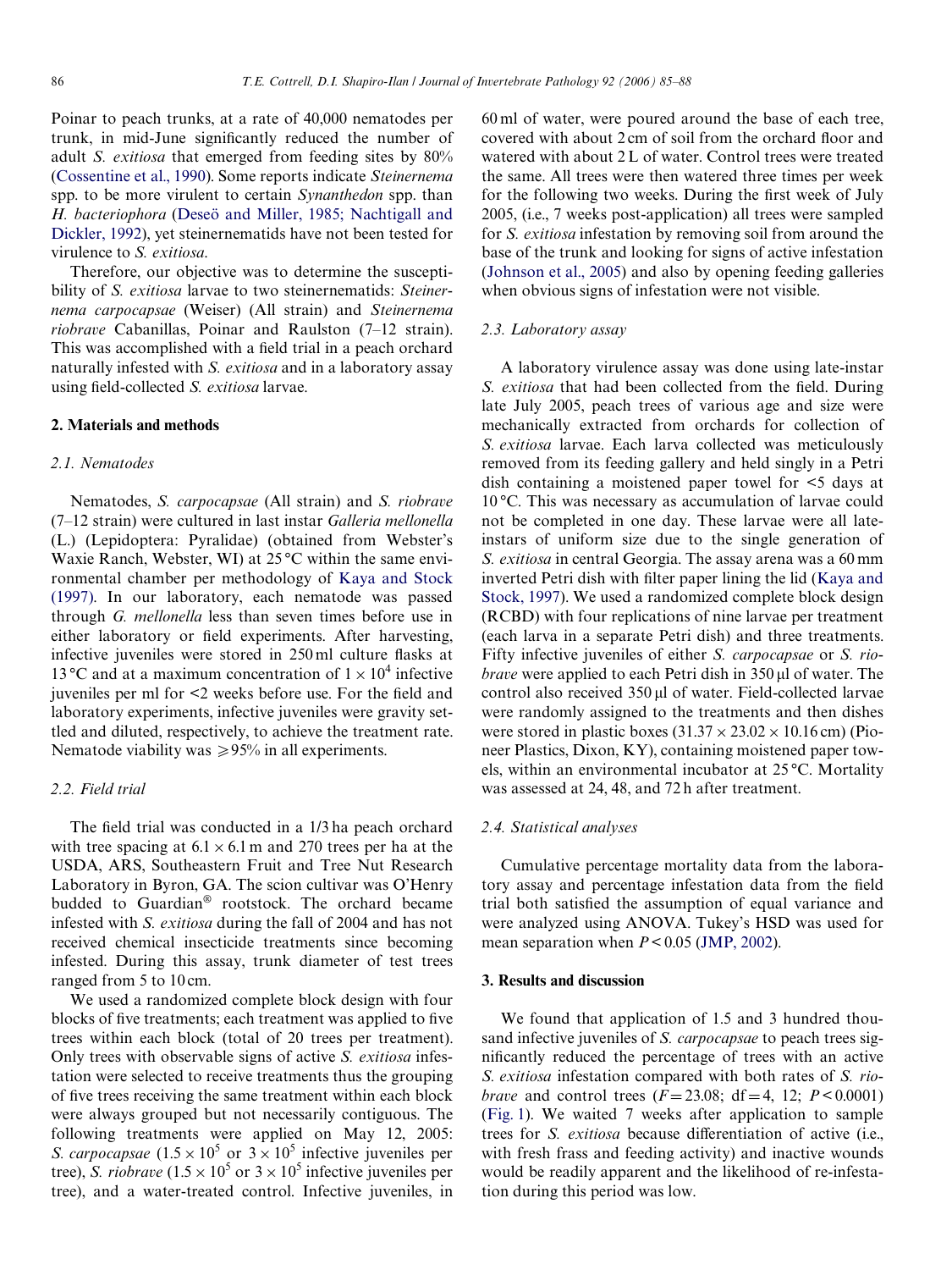

<span id="page-2-6"></span>Fig. 1. Results from a field trial showing percentage of peach trees that retained an active infestation of larval peachtree borers, *Synanthedon exitiosa*, seven weeks after treatment with the entomopathogenic nematodes *S. carpocapsae* (All) strain and *S. riobrave* (7–12) strain. Different letters above columns indicate significant difference  $(P < 0.05)$ .

In agreement with our field results, the laboratory virulence assay showed that cumulative percentage mortality of *S. exitiosa* larvae at 72h after treatment was significantly higher using *S. carpocapsae* compared with *S. riobrave*; mortality induced by both nematode species was significantly greater than control mortality ( $F=38.90$ ; df $=2.6$ ;  $P = 0.0004$ ) ([Fig. 2\)](#page-2-7). No mortality was recorded at 24 h for any treatment, whereas 97% of total mortality due to *S. carpocapsae* occurred between 24 and 48 h. Seventy-five percent of total mortality due to *S. riobrave* occurred between 48 and 72 h.

From the field trial and laboratory assay, it is apparent that *S. carpocapsae* is more virulent to larval *S. exitiosa* than *S. riobrave*. In fact, *S. riobrave* and *Steinernema feltiae* (SN strain) (Filipjev) performed poorly against larval *S. exitiosa* even when three applications were made to the base of peach trees at 4-week intervals (Cottrell and Shapiro-Ilan, unpublished data). It is unlikely that different host-finding strategies exhibited by the 'cruiser' *S. riobrave* and 'ambusher' *S. carpocapsae* ([Lewis, 2002\)](#page-2-8) could explain our findings due to the similar results from the field trial and from the laboratory assay where host finding would have been minimized. In addition, *S. exitiosa* larvae are mobile moving up and down in feeding galleries where openings may occur at any point along the length of the gallery.



<span id="page-2-7"></span>Fig. 2. Cumulative percentage mortality of larval peachtree borers, *Synanthedon exitiosa*, 72 h after treatment with the entomopathogenic nematodes *S. carpocapsae* (All) strain and *S. riobrave* (7–12) strain. Different letters above columns indicate significant difference  $(P < 0.05)$ .

Economical and efficacious alternative pest management strategies must be developed given that organophosphate insecticide usage on peach will continue to decline. Entomopathogenic nematodes may prove to be such an alternative for some peach orchards. Additional field studies are underway to determine nematode strain effects and optimum timing of application to achieve maximum crop protection.

## **Acknowledgments**

The authors thank A. Amis, R. Auman, R. Drake, W. Evans, K. Halat, R. Laster, and G. Lathrop for providing technical assistance. This article reports the results of research only. Mention of a proprietary product does not constitute an endorsement or a recommendation for its use by the United States Department of Agriculture.

#### **References**

- <span id="page-2-1"></span>Becker, G.G., 1917. The peach-tree borer. *Sanninoidea exitiosa*, Say. AR Agric. Exp. Station Bull. 150, 32.
- Capinera, J.L., Cranshaw, W.S., Hughes, H.G., 1986. Suppression of raspberry crown borer, *Pennisetia marginata* (Harris) (Lepidoptera: Sesiidae) with soil applications of *Steinernema feltiae* (Rhabditida: Steinernematidae). J. Invertebr. Pathol. 48, 257–258.
- <span id="page-2-2"></span>Cossentine, J.E., Banham, F.L., Jensen, L.B., 1990. Efficacy of the nematode, *Heterorhabditis heliothidis* (Rhabditida: Heterorhabditidae) against the peachtree borer, *Synanthedon exitiosa* (Lepidoptera: Sesiidae) in peach trees. J. Entomol. Soc. B.C. 87, 82–84.
- <span id="page-2-3"></span>Deseö, K.V., Miller, L.A., 1985. Efficacy of entomogenous nematodes, Ste*inernema* spp., against clearwing moths, *Synanthedon* spp., in north Italian apple orchards. Nematologica 31, 100–108.
- <span id="page-2-5"></span>JMP, 2002. JMP® statistics and graphics guide. SAS Institute Inc., Cary, NC, USA.
- <span id="page-2-0"></span>Johnson, D., Cottrell, T., Horton, D., 2005. Peachtree borer. In: Horton, D., Johnson, D. (Eds.), Southeastern Peach Grower's Handbook. Univ. GA Coop. Ext. Serv., G.E.S. Handbook No. 1, pp. 266–269.
- Kaya, H.K., Brown, L.R., 1986. Field application of entomogenous nematodes for biological control of clear-wing moth borers in alder and sycamore trees. J. Arboric. 12, 150–154.
- <span id="page-2-4"></span>Kaya, H.K., Stock, S.P., 1997. Techniques in insect nematology. In: Lacey, L.A. (Ed.), Manual of Techniques in Insect Pathology. Academic Press, San Diego, GA, pp. 281–324.
- <span id="page-2-8"></span>Lewis, E.E., 2002. Behavioral ecology. In: Gaugler, R. (Ed.), Entomopathogenic Nematology. CABI, New York, NY, pp. 205–224.